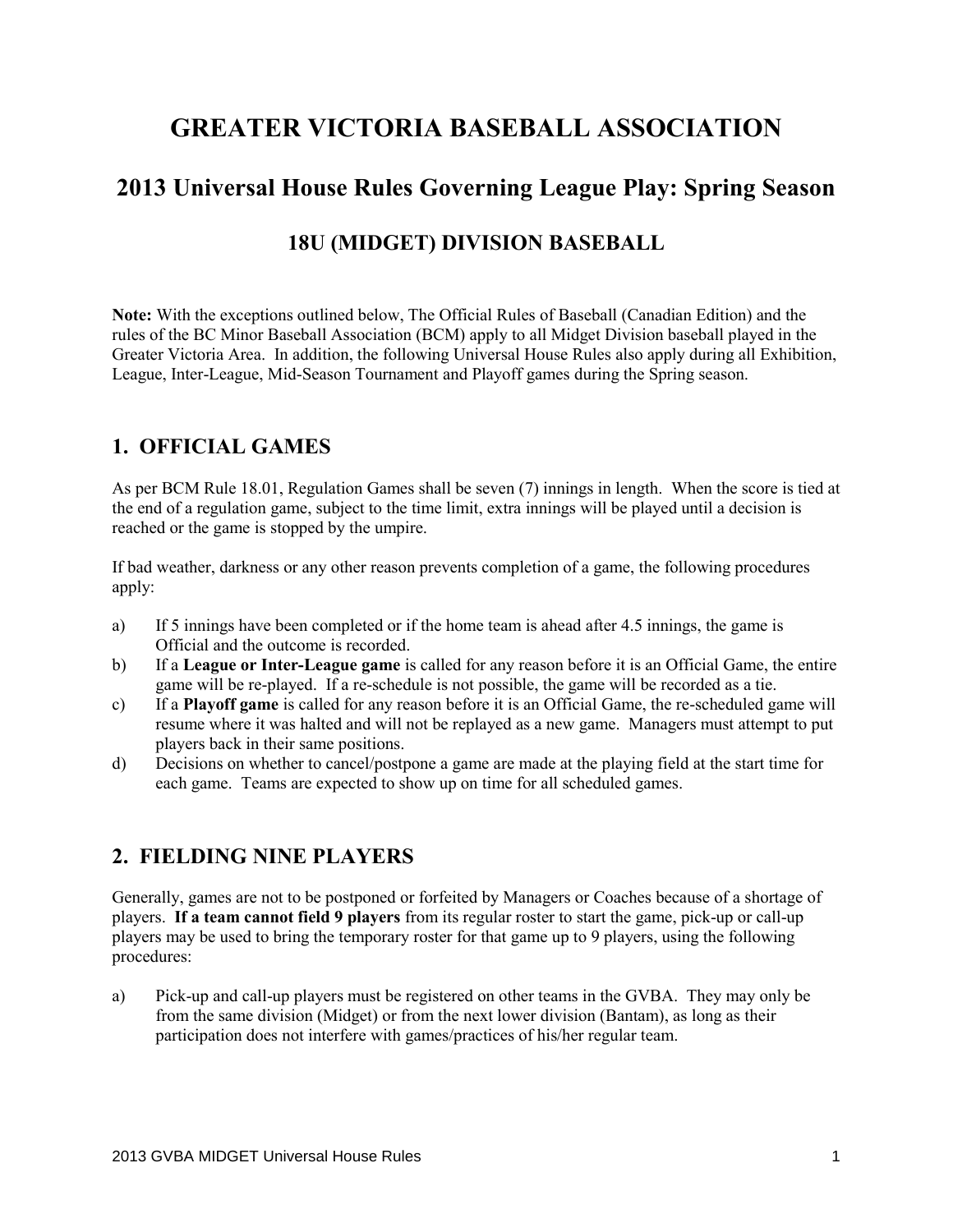#### b) **Pick-up players from other Midget Division teams:**

- may play any position, but may not pitch;
- may bat anywhere in the lineup; and
- MAY NOT play in any playoff game.
- **NOTE:** Midget AAA players may not be used as pick-ups on Midget AA teams.

#### c) **Call-up players from Bantam Division teams:**

- may play any position, but may not pitch;
- may bat anywhere in the lineup;
- MAY play in playoff games; and
- are restricted to a total of 8 games in the Midget Division (as per BCM Rule 10.05).
- d) Regular team members always have precedence over pick-up/call-up players and should not sit out more innings than pick-up/call-up players. Regular team members arriving late are to be inserted into the game between half innings.
- e) Line-ups (with copies going to the Plate Umpire, Scorekeeper and opposing Manager) must list absent or injured players and identify the pick-up/call-up players. Pick-up/call-up players must wear all required safety equipment and the uniform of their regular team. **NOTE:** A player listed as injured on the line-up roster shall not play at any time during the game.
- f) As a last resort, a team may play with only 8 players without penalty. **If a team cannot field at least 8 players (including pick-ups/call-ups), it will forfeit the game. NOTE:** Pick-up/call-up players may NOT be used to cover a player shortage resulting from an EJECTION. If a team cannot field 8 players after an ejection, the game will be immediately stopped and the opposing team will be declared the winner by forfeit.
- g) In the event that neither team can field 8 players, both teams will forfeit the game and a loss will be recorded for both. The game will not be re-scheduled.

**NOTE 1: Summer Play.** Once a player's team has been eliminated in the Spring playoffs, he may then play according to Summer rules. If a player's Spring team is still playing, he must get approval from his Spring coach to play for a Summer team. He cannot pitch for a Summer team during the GVBA's Spring playoffs as long as his Spring team is still playing.

### **3. SCHEDULED START TIMES**

Teams will be given 15 minutes from the scheduled start time of a game to field at least eight (8) players. After the 15 minute delay, the game will either start or be declared forfeited, regardless of the reasons given for the inability to field a team.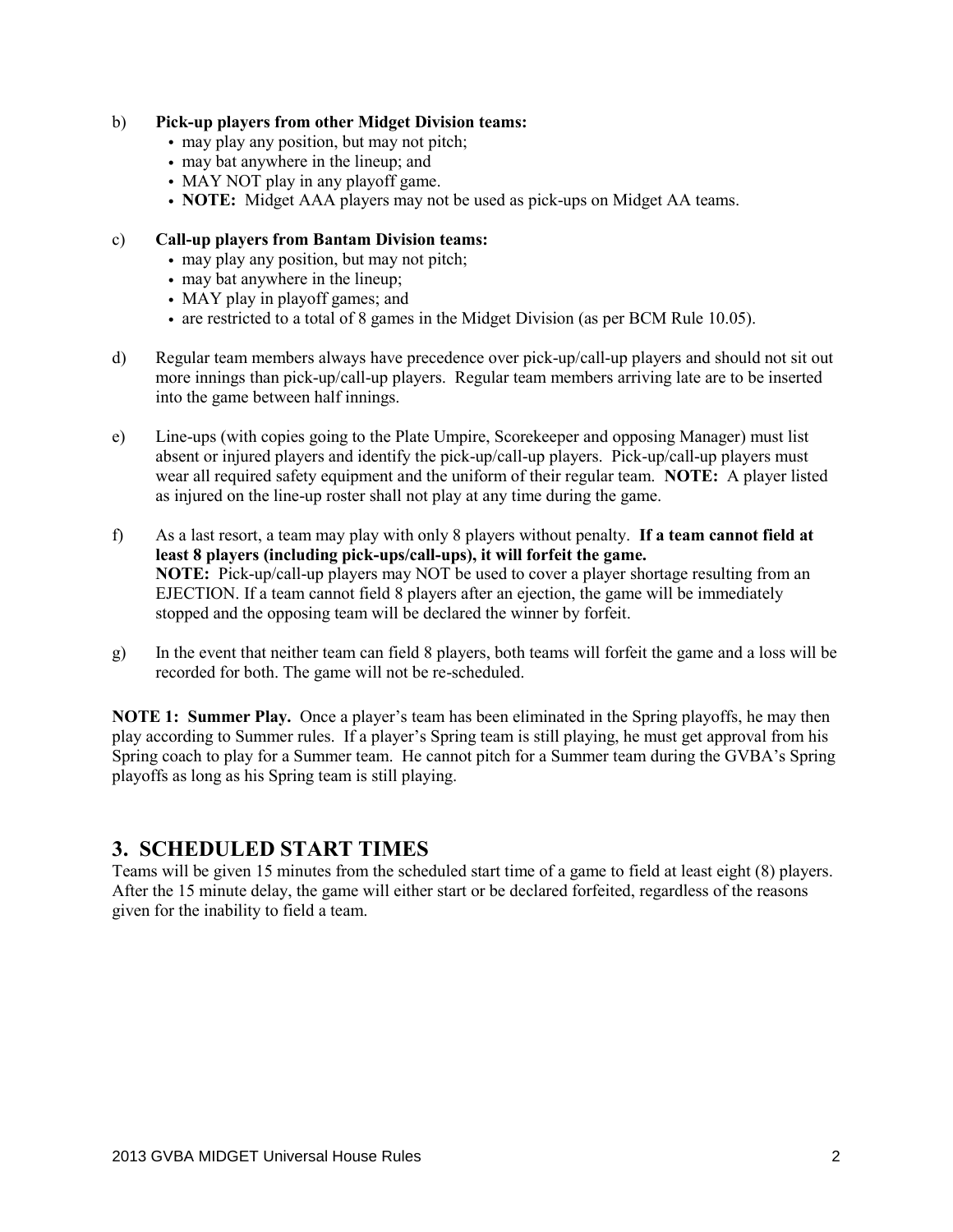### **4. PRE-GAME RESPONSIBILITIES AND WARM-UPS**

- a) 25 minutes before game time, the Visiting team has the infield and outfield for the next 10 minutes.
- b) 15 minutes before game time, the Home team has the infield and outfield for the next 10 minutes.
- c) 5 minutes before game time, the Umpires will call the Managers for the pre-game meeting and exchange of line-ups.
- d) In interlocking games, the home team will provide the Umpires with 4 balls at the start of each game.

### **5. PLAYING RULES**

- a) **A CONTINUOUS BATTING ORDER** is to be used by ALL teams, as follows:
	- i. All players in attendance and playing defensively are to be listed on the batting line-up in the order that they will bat, and that order will remain constant for the entire game.
	- ii. Should a player arrive late to a game, his/her name is added to the bottom of the batting order.
	- iii. In the event of an injury, the following procedures will be followed:
		- **Injury to a runner**: the player last out will replace the injured player
		- **Injury to a batter**: the player last out will complete the turn at bat, assuming the existing count
		- **Injury to a fielder**: any player on the bench may replace the injured player
		- **Once an injured player misses part of his turn at bat, he/she may not return to the game.**
	- iv. If a player must leave the park, is injured, or is ejected by an umpire, he is simply skipped in the batting order. **He is not an automatic out.**
	- v. A player listed as injured on the line-up roster shall not play at any time during the game.
- b) **UNLIMITED SUBSTITUTIONS:** Defensive changes may be made at any time (subject to the Pitching Rules, below).
- c) **FAIR PLAY RULE:** All players in attendance at a game **must not sit out more than 2 consecutive defensive innings**, except for injury or disciplinary reasons (which must be communicated to the Plate Umpire and the Scorekeeper). Failure to comply with this rule will result in forfeiture of the game.
- d) **PLAYING TIME:** Over the course of the season, the team manager and coaches will attempt to **ensure that all players play an equitable number of complete defensive innings** (within reason). Ejections, suspensions or injuries may influence total innings played.
- e) Use of a **COURTESY RUNNER** for the catcher on base is **mandatory when two are out.** The substitute runner is the player who was the last out.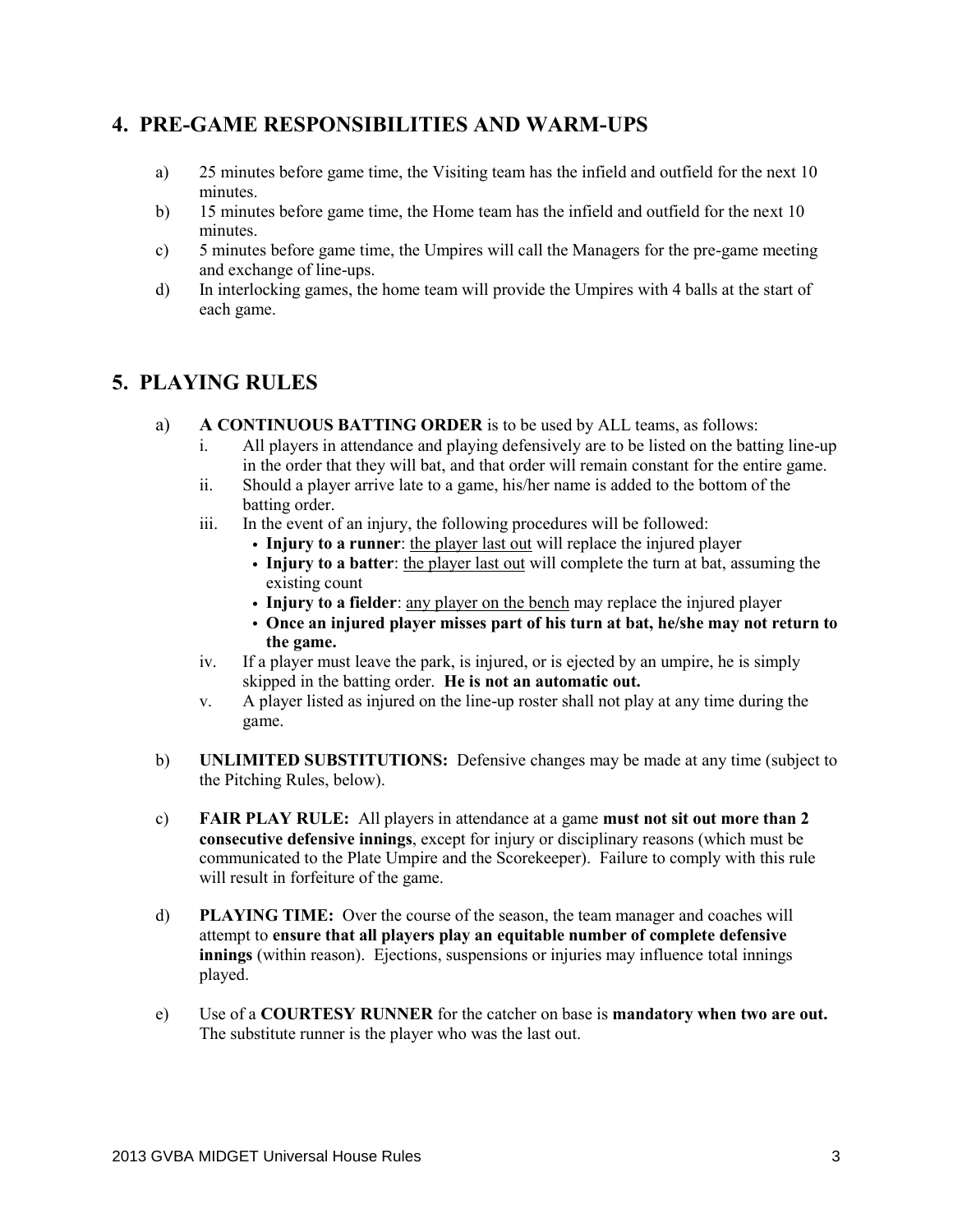f) **TIME LIMIT:** In all Exhibition and League games, **no new inning is to be started after 2.5 hours from the scheduled start time**. Games called because of the time limit will be considered Regulation Games regardless of the number of innings played.

**NOTE 1:** A new inning officially begins the moment the last out is made in the previous inning.

**NOTE 2:** If a game is tied after 7 complete innings, extra innings will only be played to determine a winner if they can be started before the 2.5 hour mark.

**NOTE 3:** Playoff games are not subject to time limits.

g) **MERCY (10-RUN) RULE.** If the visiting team is ahead by 10 runs after at least 5 complete innings, or if the home team is ahead by 10 runs after at least 4.5 complete innings, or if the home team goes ahead by 10 runs or more before completing its at bat in the bottom of the 5th inning, the game is terminated and the team ahead is declared the winner.

#### h) **SLIDE OR AVOID RULE.** As per BCM Rule 24.01:

If a play is being made, or is about to be made, it is **MANDATORY for runners to slide or make an effort to avoid a collision** at all bases and home plate. Failure to do either will result in an automatic 'out'. The ball is dead and no runner may advance beyond the base that was last legally acquired. An umpire will have the option of ejection if the incident warrants such a measure.

#### i) **FORCE-PLAY SLIDE RULE.** Refer to BCM Rule 24.02.

In summary, on any force play, a sliding runner must slide directly into the base (**or on the side of the base opposite to that of the fielder** to avoid making contact or altering the play of the fielder). Interference will be called when (a) any contact occurs between the runner and fielder outside of the straight line between bases, or (b) the fielder is forced to avoid contact (by jumping or other means) outside of the straight line between bases. Contact is only permitted on a direct slide into a base.

#### **PENALTY**:

- With less than two outs, the batter-runner, as well as the interfering runner, shall be declared out and all runners must return to the base they occupied prior to the pitch. (Note: there are NO EXCEPTIONS to this)
- With two outs, the interfering runner shall be declared out and no other runner may advance.
- If the runner's slide is flagrant, and injures or has a high likelihood of injuring the fielder, the runner shall be ejected from the game.
- j) **MINUS THREE BATS.** As per BCM Rule 20.04, the Minus 3 Rule applies to this Division. For example: a 34" bat may not weigh less than 31 ounces.

#### k) **BLOOD RULE.** BCM Rule 24.04 is as follows: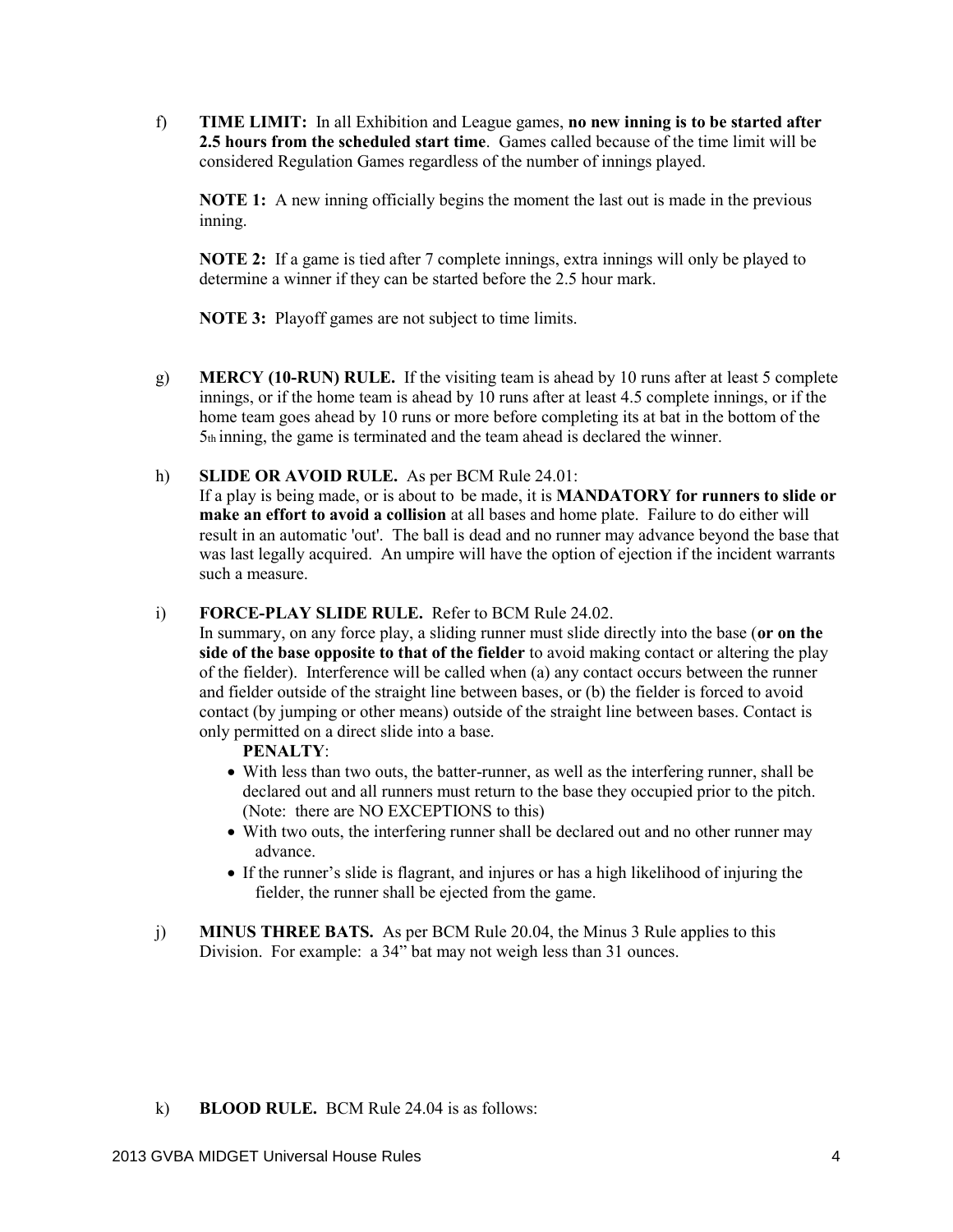- i. Any player who is bleeding or who has an open wound during a game shall be removed from the field of play by the umpires. The player may return to the game only after the bleeding has stopped and the affected or open wound has been completely and securely covered to the satisfaction of the umpires.
- ii. Should the same player start bleeding again or the affected area shows signs of bleeding, the umpires may remove the player for the duration of the game.
- iii. Should any blood be on the player's uniform, it must be washed out completely to the satisfaction of the umpire prior to the player returning to the game.
- iv. The substitute player is only a courtesy player until the original player returns.
- v. If a pitcher, while pitching, suffers an injury referred to in paragraph (i) above, the umpire will call a courtesy time for no longer than fifteen (15) minutes. If the pitcher can not return in this time a pitching change must be made.
- vi. Should a team only have eight (8) players available at the time of an injury referred to in paragraph  $(i)$  above a courtesy time will be called for no longer than fifteen  $(15)$ minutes. If the affected player is unable to return after this time then the game will be forfeited.
- l) **COACHES DRESS**. Coaches must wear long pants (no shorts). These do not have to be uniform pants. In addition, as a minimum, coaches must wear a team cap.

# **6. PITCHING RULES**

#### a) **NUMBER OF PITCHES AND REQUIRED REST**

- $\bullet$  1-45 pitches per day = no rest
- $\bullet$  46-65 pitches per day = 2 nights rest
- $\bullet$  66-100 pitches per day = 3 nights rest
- Maximum pitches allowed  $= 100$  per day

**NOTE 1:** There are no maximum total pitch counts for a week or tournament.

**NOTE 2:** Pitches thrown in warm-up, in the bullpen, or ruled No Pitch by the umpire because time was called prior to the pitch, or thrown when ruled No Pitch due to a balk do not count towards pitch count.

**NOTE 3:** Pitch count is recorded after each game. A pitcher who requires rest after the first game of the day cannot pitch in the second game. For example: A Midget pitcher who throws 50 pitches in Game One is NOT eligible to pitch in Game Two that day.

**NOTE 4:** If a pitcher has two appearances in the same day his total pitch count for the day is combined for the purpose of calculating required rest. For example: A Midget pitcher who throws 30 pitches in Game One and 40 pitches in Game Two has thrown 70 pitches for the day and requires 3 nights rest.

**NOTE 5:** The following is an illustration of the rest required. If a pitcher requires three nights rest after throwing a 1PM game on a Sunday, he/she must rest Sunday night, Monday night, Tuesday night and can pitch when he/she wakes up on Wednesday morning.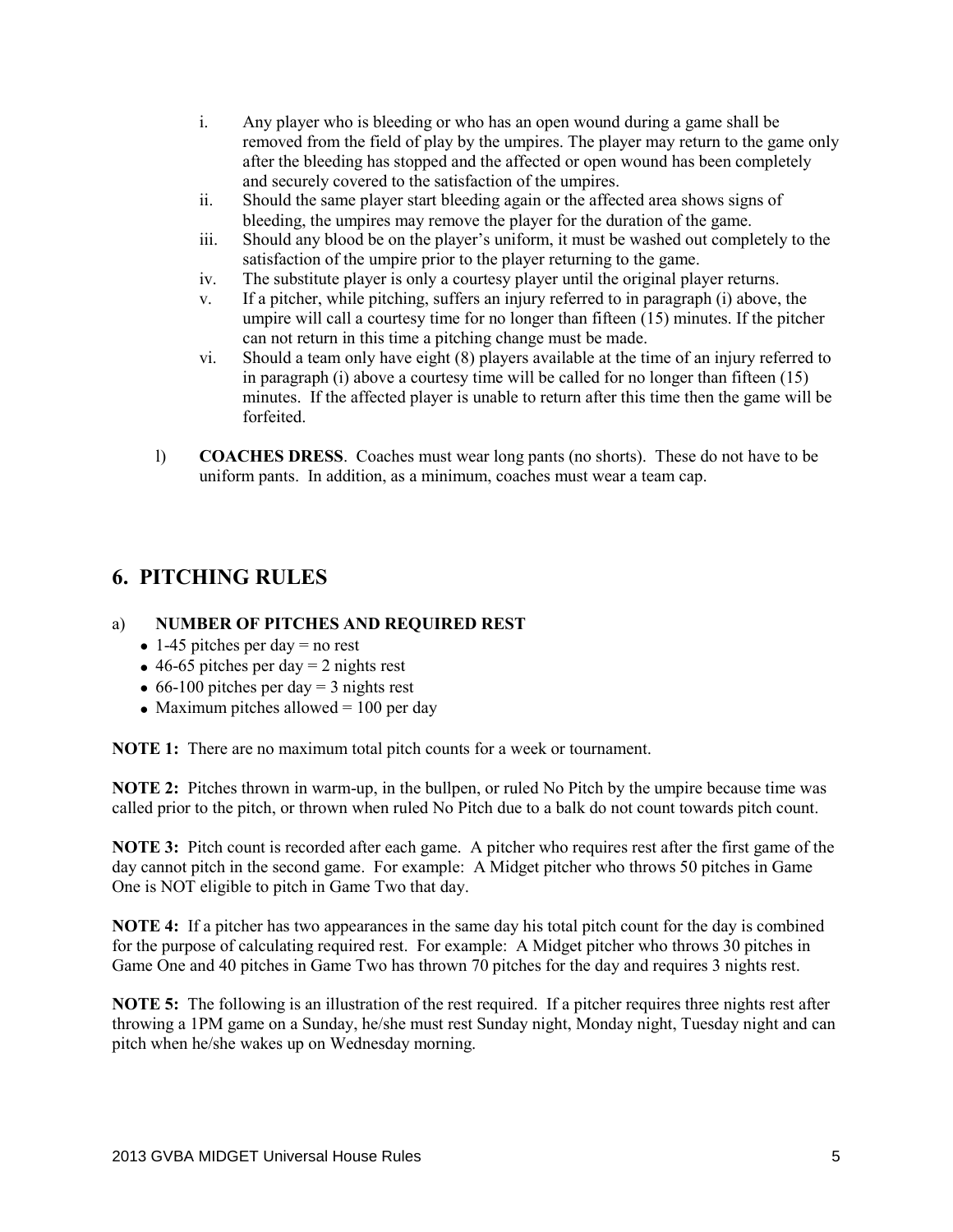- b) **EXCEEDING LIMITS TO FINISH BATTER.** See BCM Rule 23.02. A pitcher is permitted to exceed the daily maximum pitch limit to complete pitching to a batter. For example: A pitcher starts pitching to a new batter at 95 pitches. At the end of facing that batter, the pitcher has thrown 103 pitches. The pitcher must then be removed from the mound and he/she requires 3 nights rest.
- c) **PITCHING ON CONSECUTIVE DAYS.** See BCM Rule 23.03. Pitchers may not pitch on three consecutive days EXCEPT during Spring tournaments AND his/her pitch count on the previous 2 days does not exceed 45 pitches IN TOTAL. Pitchers may not pitch on 4 consecutive days.
- d) **PITCHING AND CATCHING ON THE SAME DAY.** This is now permitted.
- e) **PITCHER REMOVED.** Refer to BCM Rule 23.06. Once withdrawn from the mound, pitchers are not permitted to pitch again in the same game.
- f) **PENALTY FOR VIOLATIONS:** Refer to BCM Rule 23.08.

#### i. **Maximum Pitch Count Violation**

If a pitcher is about to exceed his/her maximum pitch count for the day, the opposing manager and/or official scorekeeper and/or tournament director must inform the pitcher's manager before the violation occurs. If a violation is discovered after it occurs the pitcher is simply removed from the mound and no further penalty will be invoked.

ii. **Rest Rule Violation** If a pitcher pitches without proper rest, as defined above, the game will be forfeited to the opposing team. Such a violation may be protested by the opposing team up to 48 hours after the game upon the discovery of the violation.

#### g) **ENFORCEMENT AND TRACKING.** BCM Rule 23.09.

- i. Managers will be responsible for tracking the pitch count of their pitchers and may assign this duty to their scorekeeper, assistant coach, etc., however it is ultimately the manager's responsibility to ensure pitch count restrictions are followed.
- ii. Each team is responsible for **maintaining a log of pitches thrown** by their pitchers on the form provided by BC Minor. A team may request to view their opposition's pitch count log prior to a game. A manager failing to maintain an accurate log may be reported to BC Minor and may face supplemental discipline including the forfeiture of games.
- iii. Under no circumstances will umpires be expected to track or enforce pitch count restrictions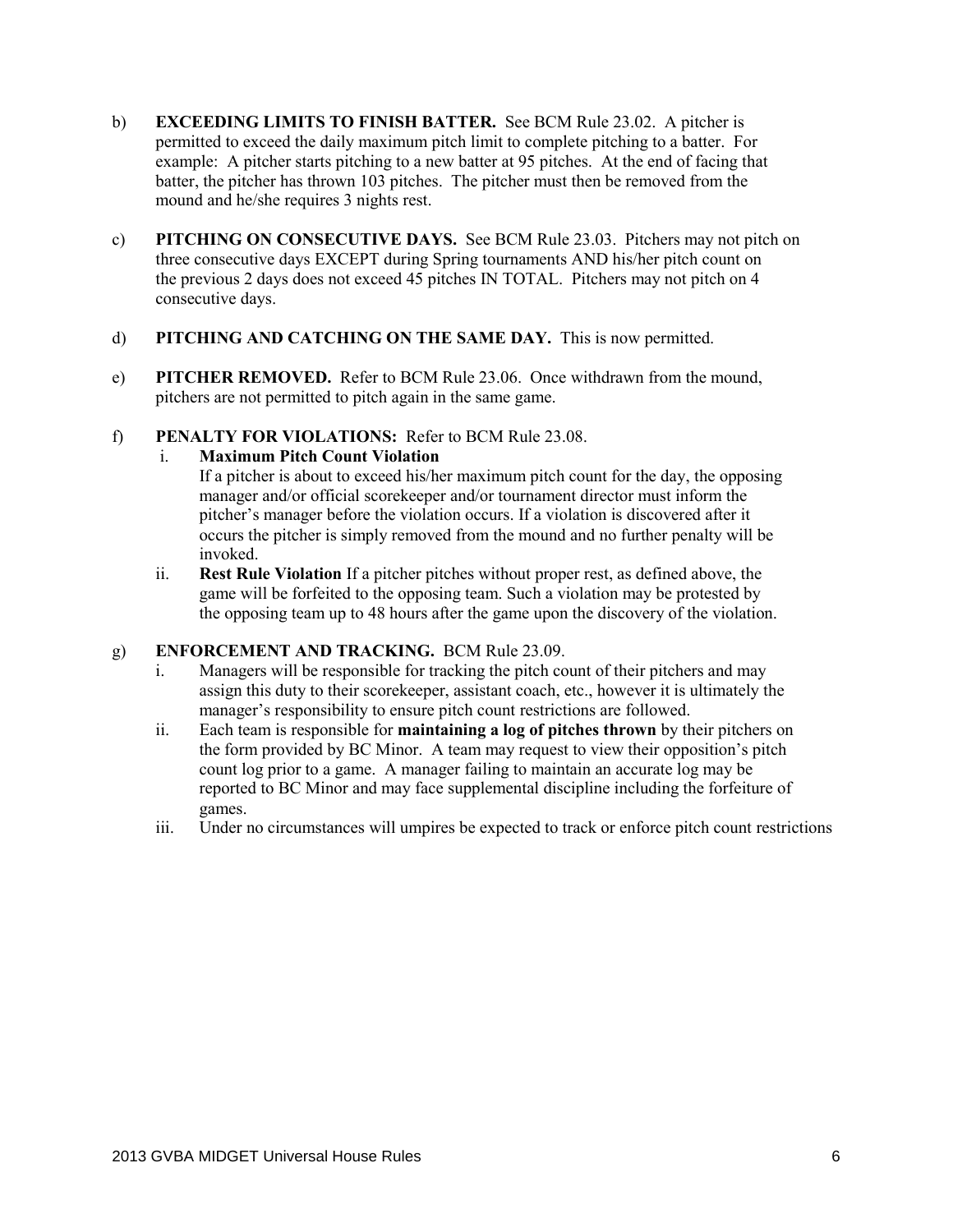# **7. CODES OF CONDUCT**

All players, managers, coaches, and parents in the GVBA must follow the Code of Conduct as defined in the BC Minor Rule Book (BCM Rule 15.01):

#### **BC MINOR CODE OF CONDUCT**

BC Minor is committed to providing an environment in which all individuals are treated with respect. Furthermore, BC Minor Baseball supports equal opportunity and prohibits discriminatory practices. Members are expected to conduct themselves at all times in a manner consistent with the values of BC Minor Baseball. Members may be subject to sanctions according to BC Minor Baseball Discipline Policy for engaging in any of the following behavior:

- a) Not complying with the rules, regulations or policies of BC Minor Baseball, as adopted and amended from time to time;
- b) Deliberately disregarding the Rules of Baseball as amended from time to time;
- c) Verbally or physically abusing an opponent, officials, umpires, spectators, or sponsors;
- d) Showing disrespect to officials, including the use of foul language and obscene or offensive gestures;
- e) Abusing playing equipment or playing area;
- f) Failing to comply with the conditions of entry of an event including any rules with regard to eligibility or advertising;
- g) Using tobacco products on-field at any BC Minor baseball sanctioned competition;
- h) Any other unreasonable conduct which brings the game into disrepute, including but not limited to, abusive use of alcohol, non-medical use of drugs, use of alcohol by minors.

#### **PARENT CODE OF CONDUCT (BCM Rule 15.08)**

Parents and spectators attending BCM sanctioned events are expected to role model appropriate behaviour for the youth players competing on the field. When conflict situations occur, parents and spectators are expected to resolve the conflict appropriately. Players, coaches, and umpires have the right to participate in the game without being subjected to abuse or distractions from outside the playing field.

Examples of unacceptable behaviour include but are not limited to: showing disrespect to umpires, opposing players, coaches, parents, and league administrators, including taunting, insulting language, angry outbursts, gestures, and physical aggression. The consumption of alcohol is not permitted at BCM sanctioned games.

Coaches are expected to make their best efforts to ensure these expectations are met by their parents and supporters.

Any parent or spectator who fails to meet these expectations may be asked to leave the area surrounding the field by the umpires. The umpire may speak directly to the individual being asked to leave or may chose to have the appropriate coach communicate this decision to the parent. If a parent or spectator refuses to leave the area surrounding the field the umpire may suspend the game without making any judgment as to the final score, which will be determined by the BCM Baseball Association.

Any BCM director may request that a parent or spectator leave the area surrounding the field of play as per the provisions of BCM Rule 16.

The BCM Baseball Association may review any reports submitted in writing regarding unacceptable parent behaviour and issue discipline as is deemed to be warranted.